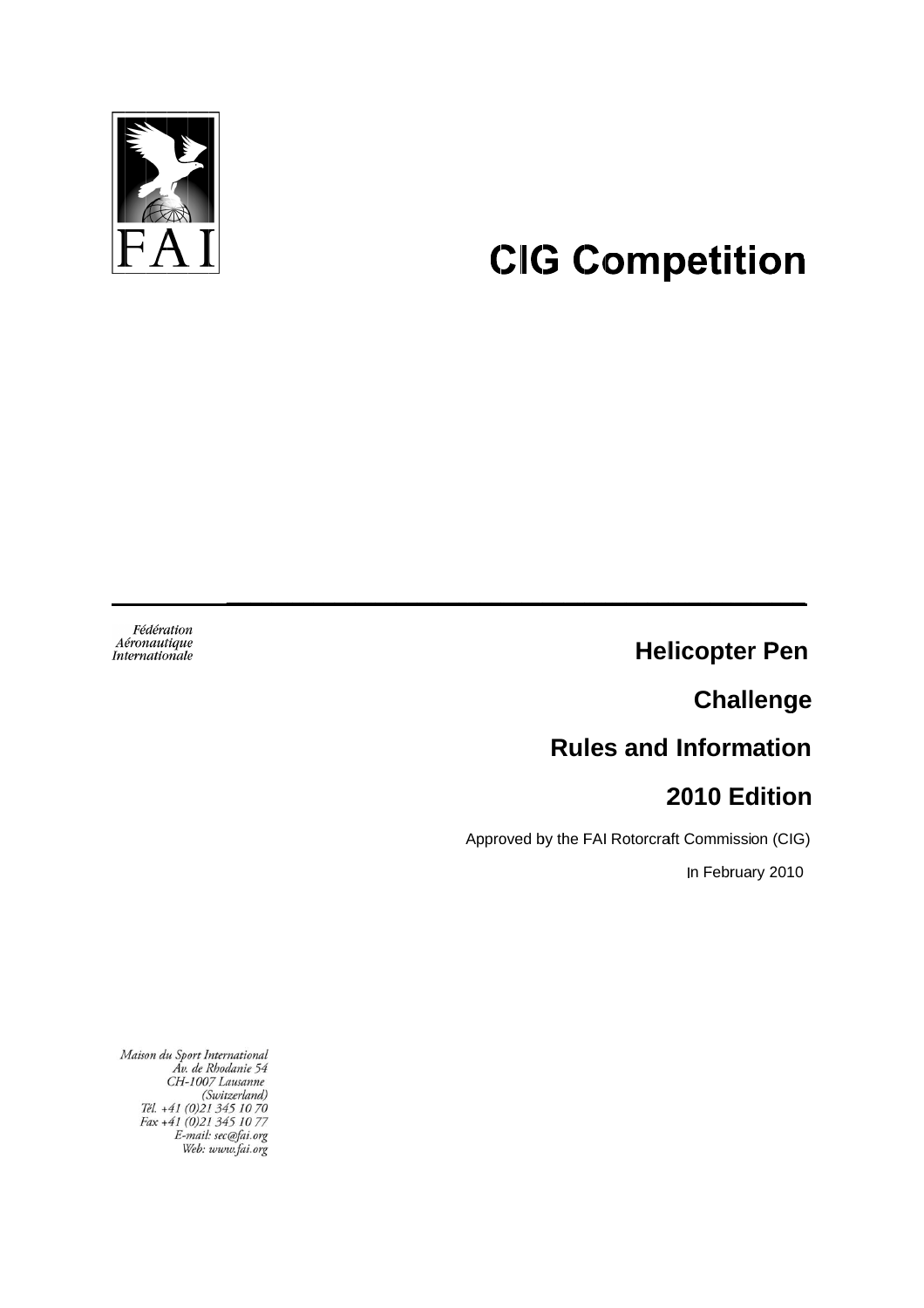#### **FAI on-line helicopter competition**

#### **Event 1 - Helicopter Pen**

#### 1.1.0 Event description

The event requires precise flying to manoeuvre a bucket, attached to a 5 metre rope through 3 gates and a "pen". The helicopter will be configured with the pilot's door on & closed, dual controls and crewman's door removed.

Flying times:

120 seconds (2 minutes).

#### 1.1.1 Preparation:

The helicopter will come to the preparation line and wait for the previous helicopter to finish.

At a signal from the judges, the helicopter will move and land at the departure line. The loader will hand over the rope with the attached bucket.

The rope will be held by the crew member, sitting on a seat on the side opposite to the pilot, in a normal position and wearing the safety harness correctly. The crew must remain seated. The rope will be maintained on the floor of the cabin, either inside or outside the skids where fitted.

#### 1.1.2 Start:

Upon an indication of ready from the pilot (or crewmember), the starter will signal the start by dropping a flag. The helicopter will take off from the departure line with the bucket resting on the ground, the crewmember holding the rope by the handle. The rope will remain held by the crew member who must have both hands visible. Manoeuvring of the rope is allowed provided the rope is not shortened by any part of the body below the red painted ball.

#### 1.1.3 Composition of the course:

The course comprises of a departure gate, an entrance gate, a pen and an exit gate.

The course will be placed as per **Annex 1;** the direction of flight will be indicated in **Annex 1**.

To correctly pass the entrance gate, the top of the bucket must pass below the top of the poles. If an attempt of passing the gate fails, the bucket must go backwards around the outside of the poles before another attempt is made. Multiple opportunities to pass a correctly will be allowed.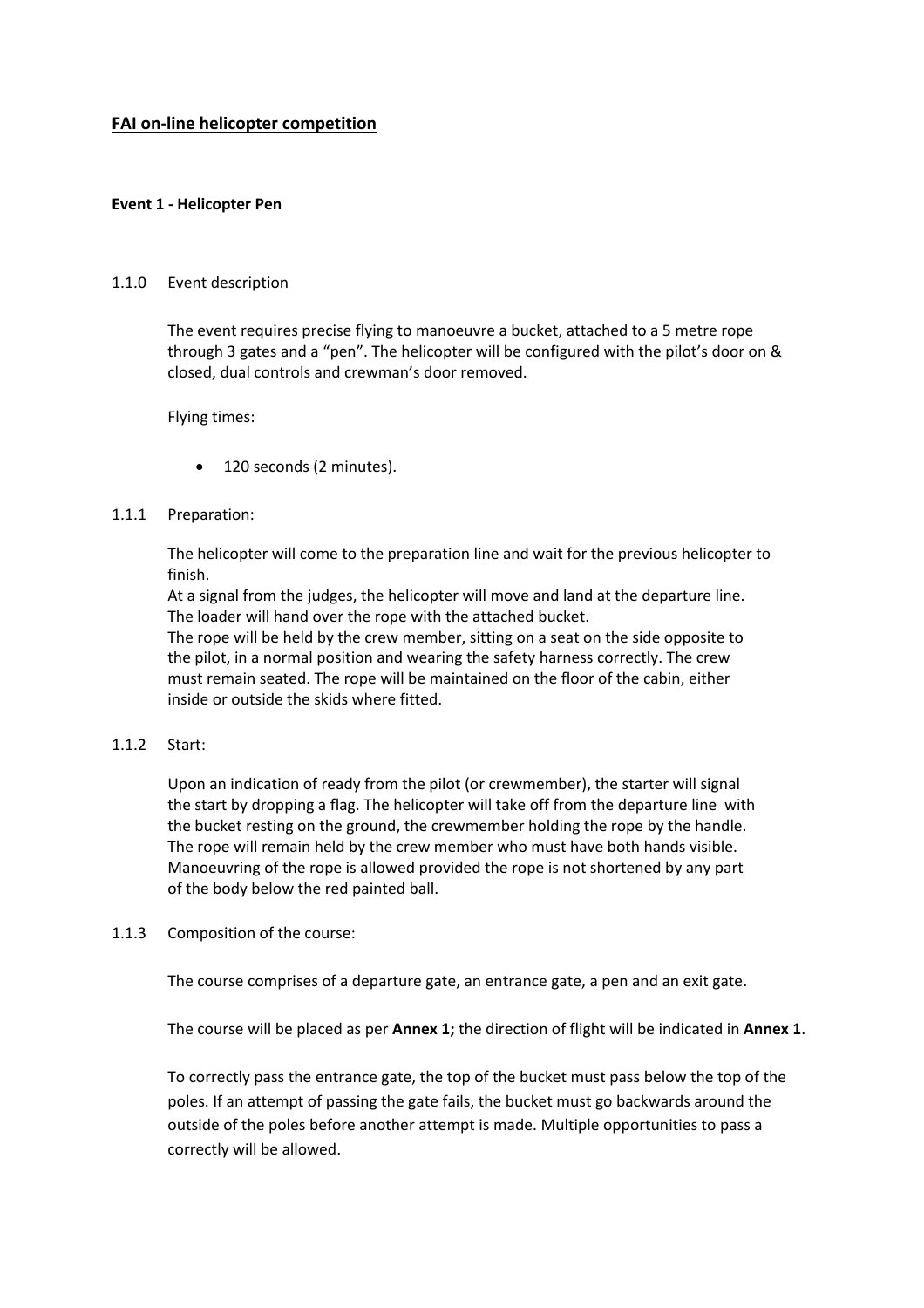The course will be flown in the following order – departure gate to entrance gate to exit gate via the pen.

1.1.4 Pen and Exit Gate

After passing the entrance gate, the bucket will be lowered into the pen and 4 tasks will be performed:

- 1. 360° turn of the aircraft to the left ( minimum 15 seconds)
- 2. Lifting the bucket clear of the pen on completion of task 1
- 3. Lowering the bucket into the pen
- 4. 360° turn of the aircraft to the right (minimum 15 seconds).

Each turn must take a minimum of 15 seconds

For the purpose of timing, the timing will start at the beginning of the turn and it will be timed from when the top of the bucket is first lowered into the top of the pen.

To complete the course, the bucket must pass through the exit gate.

1.1.5 Timing

The competition time starts with lowering of a flag by the starter at the departure line and the time stops when the bucket passes the exit gate.

1.1.6 Tie Break

If there is a tie for a place, the winning crew is determined by the shortest flight time with the lowest penalties.

#### 1.1.7 Scoring

Score is determined by subtracting the Penalty Points from 300. The minimum score achievable is zero. Scores will be posted on the FAI CIG website.

#### 1.1.8 Awards

Annually the winner of the event will be awarded a trophy.

#### 1.1.9 Fees

25 CHF per scored entry per crew.

#### 1.1.10 Competitor requirements.

Crews are to hold valid FAI sporting licences.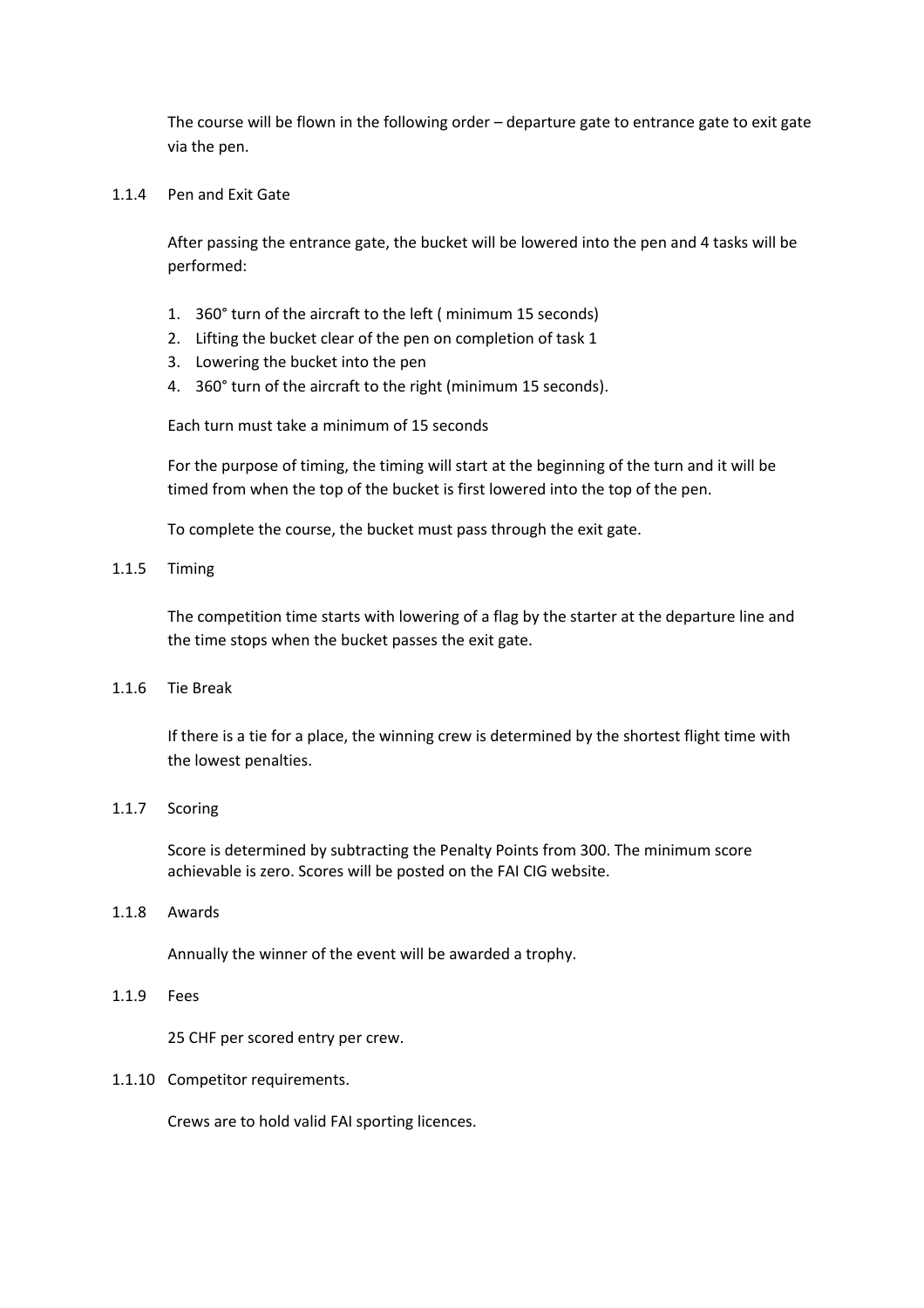#### 1.1.11 Challenge organisation & frequency.

All challenges have to be witnessed and scored by an International Judge or NAC CIG representative.

Organisers can hold an unlimited number of challenge events in a calendar year.

The number of scored attempts a crew can make at a challenge event in the same day is 3.

#### **Measurements of competition area and equipment (see attached Annexes)**

- 50 x 50 metres competition area. **See Annex 1.**
- One departure, gate internal width 3 metres.
- One entrance, gate internal width 1 metre.
- One pen, dimensions 1.75 metre x 1.75 metre x 1.15 metre high. **See Annex 2.**
- One exit gate, internal width 5 metres
- One 5 litre bucket full of water made from break proof material complete with handling aids. **See Annex 3.**

#### **Penalties**

| <b>Infringement</b>                                                            | <b>Penalty points</b> |
|--------------------------------------------------------------------------------|-----------------------|
| Departure before starting signal is given                                      | 20                    |
| Missing a gate                                                                 | 20                    |
| Each second in excess of 120 seconds                                           | 1                     |
| *Missed pen                                                                    | 100                   |
| In the pen                                                                     |                       |
| Bucket or rope in contact with tape, per second                                | 10                    |
| Grounding the bucket, per second                                               | 10                    |
| Lifting the top of the bucket above the top of the tape, per second            | 5                     |
| Rope shortened, has knots or handled below red ball (per each<br>infringement) | 50                    |
| Turn completed in less than 15 seconds                                         | 15                    |
| Bottom of bucket not clear of pen between turns                                | 30                    |
| Crew not staying seated or fastened (both hands and legs not<br>visible)       | 50                    |

*\*the pen will be deemed as missed if the bucket is grounded, lifted above the tape for more than 180 degrees of a turn.*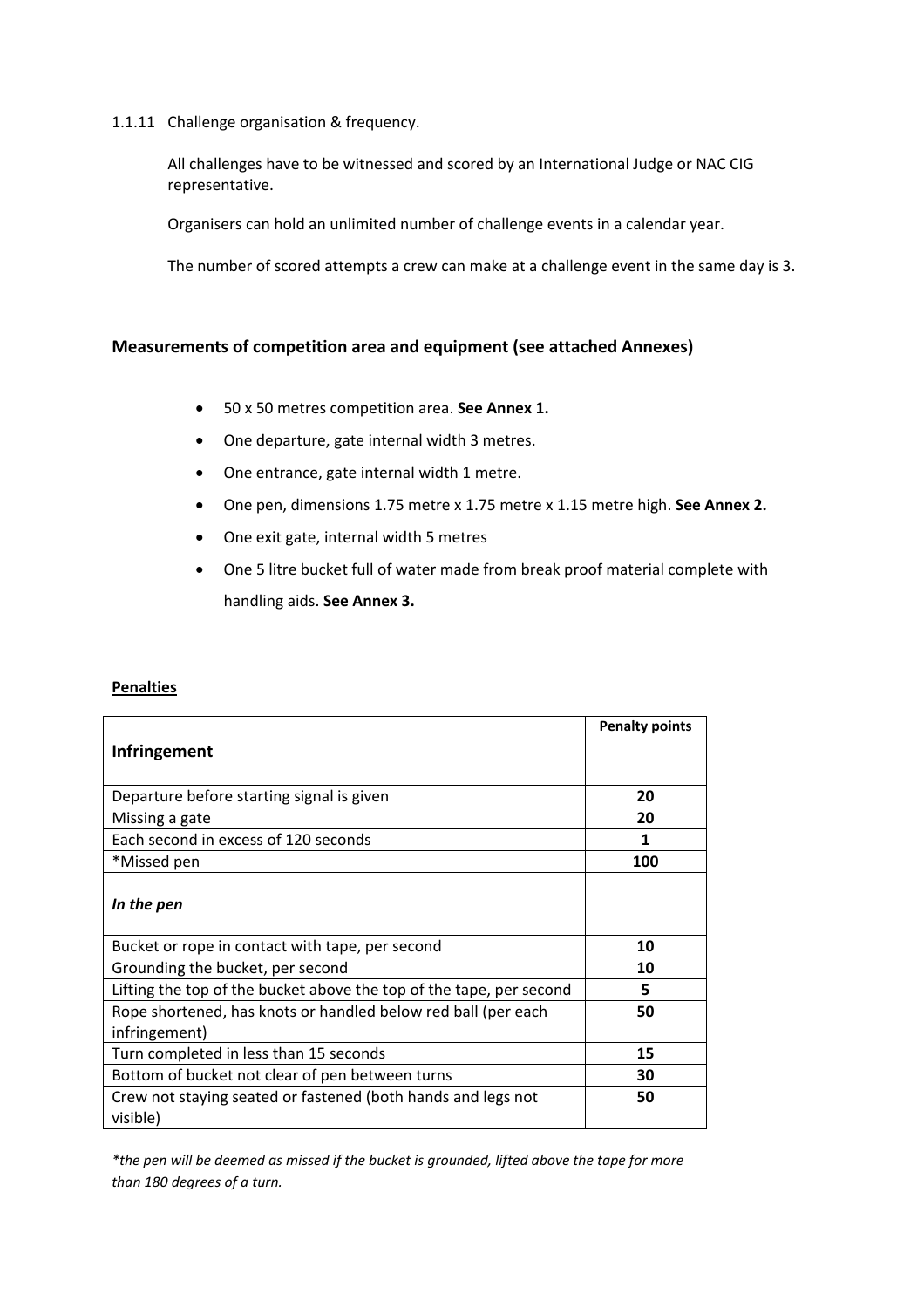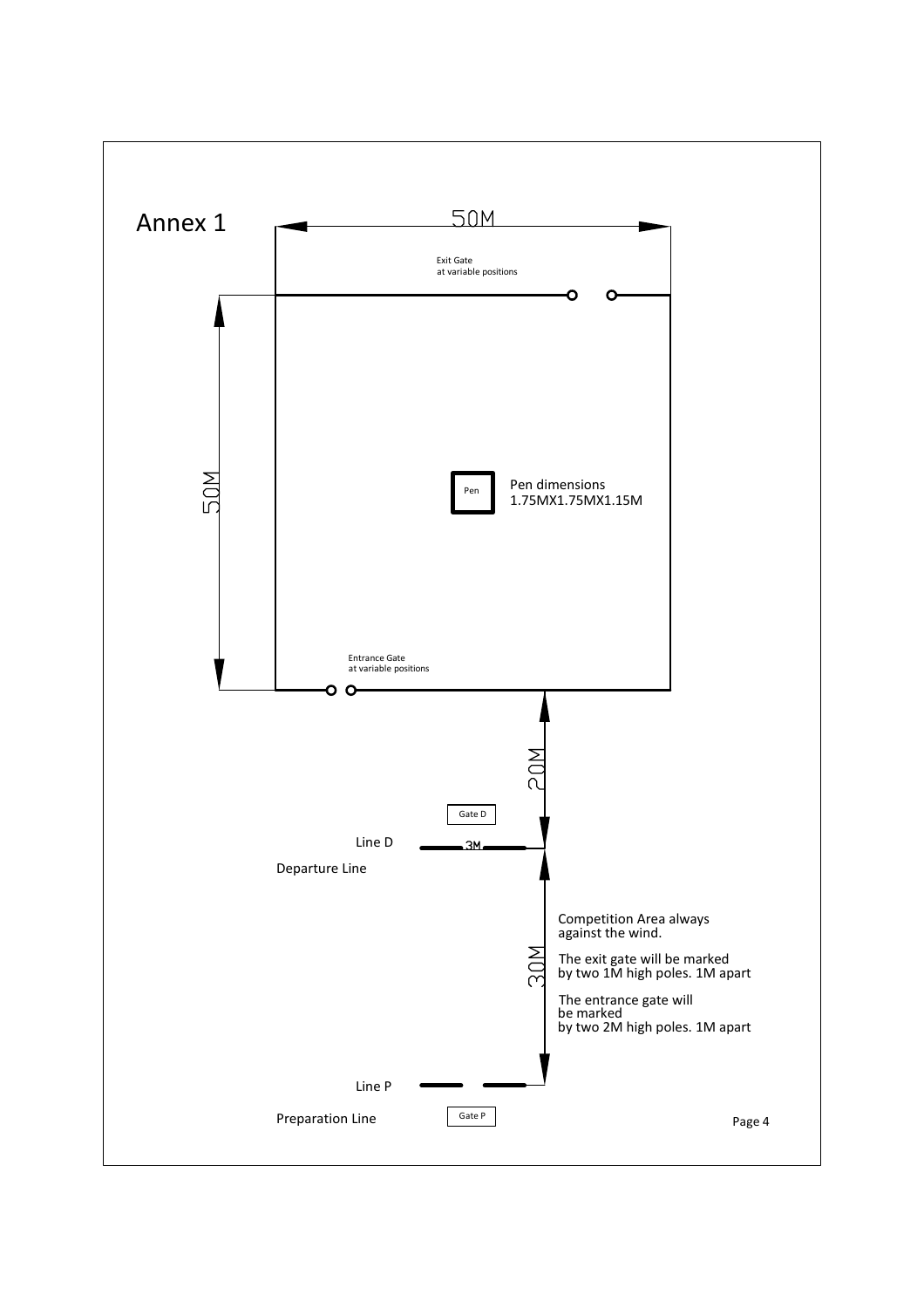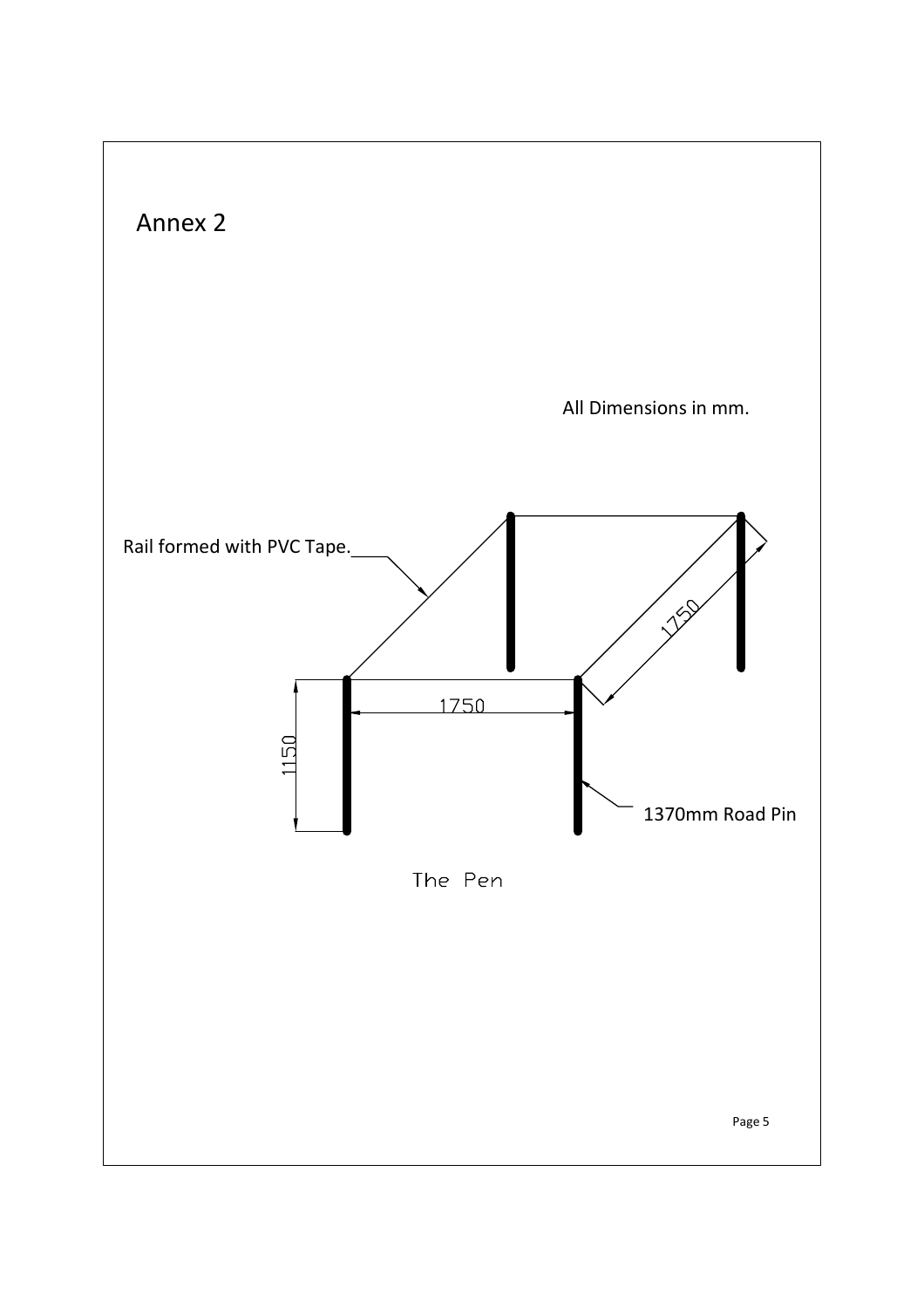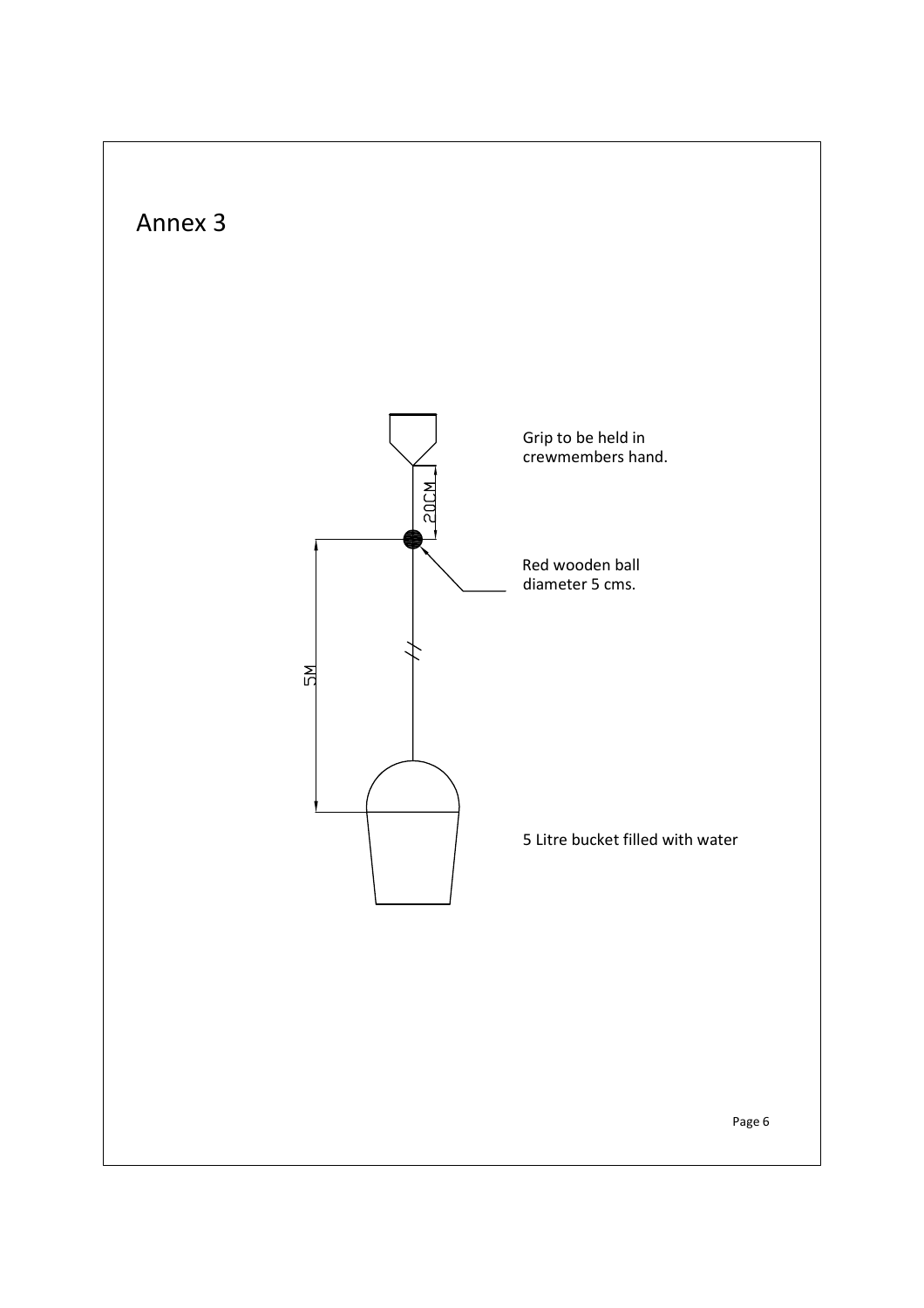| Order<br>Running | AIRCRAFT REGN<br>& TYPE | Departure before starting<br>signal is given<br>(X for penalty) | Failing to pass through<br>Entrance Gate<br>(X for penalty) | Failing to pass through<br>Exit Gate<br>(X for penalty) | TOTAL GATE PENALTIES | Bucket or rope in contact<br>with tape, per second<br>(Number of seconds) | Grounding the bucket, per<br>(Number of seconds)<br>second | Lifting the top of the bucket<br>above the top of the tape,<br>per second<br>(Number of seconds) | Turn completed in less<br>than 15 seconds<br>(X for Penalty) | Bottom of bucket not clear<br>of pen between runs<br>(X for Penalty) | <b>Missed Pen</b><br>(X for penalty) | <b>TOTAL PEN PENALTIES</b> | Crew not staying seated or<br>fastened (both hands and<br>legs not visible)<br>(X for Penalty) | Rope shortened, has knots<br>or handled below red ball<br>(per each infringement)<br>(X for penalty) | TOTAL TIME PENALTIES<br>Each second over 120 | TOTAL PENALTIES |
|------------------|-------------------------|-----------------------------------------------------------------|-------------------------------------------------------------|---------------------------------------------------------|----------------------|---------------------------------------------------------------------------|------------------------------------------------------------|--------------------------------------------------------------------------------------------------|--------------------------------------------------------------|----------------------------------------------------------------------|--------------------------------------|----------------------------|------------------------------------------------------------------------------------------------|------------------------------------------------------------------------------------------------------|----------------------------------------------|-----------------|
|                  |                         | 20 points                                                       | 20 points                                                   | 20 points                                               | <b>Total Point</b>   | 10 per<br>second                                                          | 10 per<br>second                                           | 5 per<br>second                                                                                  | 15 points                                                    | 30 points                                                            | 100 points                           | <b>Total Points</b>        | 50 points                                                                                      | 50 points                                                                                            | 1 per<br>second                              | Total.          |
|                  |                         |                                                                 |                                                             |                                                         |                      |                                                                           |                                                            |                                                                                                  |                                                              |                                                                      |                                      |                            |                                                                                                |                                                                                                      |                                              |                 |
| 2                |                         |                                                                 |                                                             |                                                         |                      |                                                                           |                                                            |                                                                                                  |                                                              |                                                                      |                                      |                            |                                                                                                |                                                                                                      |                                              |                 |
| 3                |                         |                                                                 |                                                             |                                                         |                      |                                                                           |                                                            |                                                                                                  |                                                              |                                                                      |                                      |                            |                                                                                                |                                                                                                      |                                              |                 |
| 4                |                         |                                                                 |                                                             |                                                         |                      |                                                                           |                                                            |                                                                                                  |                                                              |                                                                      |                                      |                            |                                                                                                |                                                                                                      |                                              |                 |
| 5                |                         |                                                                 |                                                             |                                                         |                      |                                                                           |                                                            |                                                                                                  |                                                              |                                                                      |                                      |                            |                                                                                                |                                                                                                      |                                              |                 |
| 6                |                         |                                                                 |                                                             |                                                         |                      |                                                                           |                                                            |                                                                                                  |                                                              |                                                                      |                                      |                            |                                                                                                |                                                                                                      |                                              |                 |
| $\overline{7}$   |                         |                                                                 |                                                             |                                                         |                      |                                                                           |                                                            |                                                                                                  |                                                              |                                                                      |                                      |                            |                                                                                                |                                                                                                      |                                              |                 |
| 8                |                         |                                                                 |                                                             |                                                         |                      |                                                                           |                                                            |                                                                                                  |                                                              |                                                                      |                                      |                            |                                                                                                |                                                                                                      |                                              |                 |
| 9                |                         |                                                                 |                                                             |                                                         |                      |                                                                           |                                                            |                                                                                                  |                                                              |                                                                      |                                      |                            |                                                                                                |                                                                                                      |                                              |                 |
| 10               |                         |                                                                 |                                                             |                                                         |                      |                                                                           |                                                            |                                                                                                  |                                                              |                                                                      |                                      |                            |                                                                                                |                                                                                                      |                                              |                 |
| 11               |                         |                                                                 |                                                             |                                                         |                      |                                                                           |                                                            |                                                                                                  |                                                              |                                                                      |                                      |                            |                                                                                                |                                                                                                      |                                              |                 |
| 12               |                         |                                                                 |                                                             |                                                         |                      |                                                                           |                                                            |                                                                                                  |                                                              |                                                                      |                                      |                            |                                                                                                |                                                                                                      |                                              |                 |
| 13               |                         |                                                                 |                                                             |                                                         |                      |                                                                           |                                                            |                                                                                                  |                                                              |                                                                      |                                      |                            |                                                                                                |                                                                                                      |                                              |                 |
| 14               |                         |                                                                 |                                                             |                                                         |                      |                                                                           |                                                            |                                                                                                  |                                                              |                                                                      |                                      |                            |                                                                                                |                                                                                                      |                                              |                 |
| 15               |                         |                                                                 |                                                             |                                                         |                      |                                                                           |                                                            |                                                                                                  |                                                              |                                                                      |                                      |                            |                                                                                                |                                                                                                      |                                              |                 |
| 16               |                         |                                                                 |                                                             |                                                         |                      |                                                                           |                                                            |                                                                                                  |                                                              |                                                                      |                                      |                            |                                                                                                |                                                                                                      |                                              |                 |

PEN PAL TOTAL TIME ALLOWED 120 SECONDS

Judge..........................................................